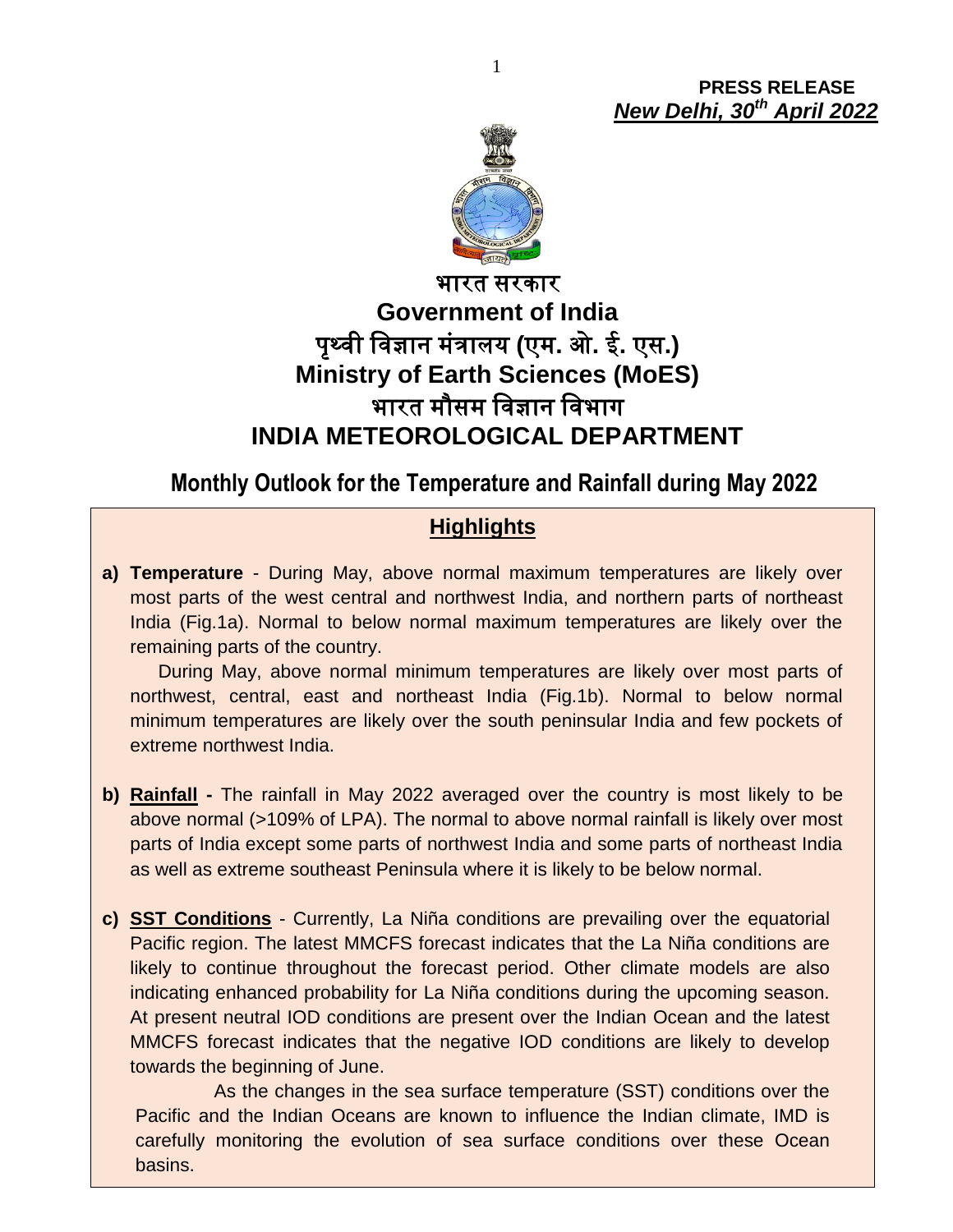#### **1. Background**

Since 2016, the India Meteorological Department (IMD), Ministry of Earth Sciences (MoES) has been issuing seasonal forecast outlooks for subdivision scale temperatures over the country for both hot and cold weather seasons. These predictions were based on the Monsoon Mission Climate Forecasting System (MMCFS) Model developed under MoES's monsoon mission project. Since last year, IMD has adopted a new strategy for issuing monthly and seasonal outlooks of rainfall and temperature over the country. The new strategy is based on the newly developed Multi-Model Ensemble (MME) forecasting system. The MME approach uses the coupled global climate models (CGCMs) from different global climate prediction and research centers including IMD/MoES MMCFS model.

IMD has released monthly Outlook for temperature and rainfall for April 2022 on 31<sup>st</sup> March 2022. IMD has now prepared monthly outlook for temperatures and rainfall for May 2022 as presented in section 2 and 3 respectively.

#### **2. Monthly Temperature Forecast for May 2022**

Fig.1a and Fig.1b show forecasted probabilities of the maximum and minimum temperatures respectively during May 2022. During May, above normal maximum temperatures are likely over most parts of the west central and northwest India, and northern parts of northeast India (Fig.1a). Normal to below normal maximum temperatures are likely over the remaining parts of the country.

During May, above normal minimum temperatures are likely over most parts of northwest, central, east and northeast India (Fig.1b). Normal to below normal minimum temperatures are likely over the south peninsular India and few pockets of extreme northwest India.

#### **3. Monthly Rainfall Forecast for May 2022**

The rainfall during May, 2022 averaged over the country as a whole is most likely to be above normal (>109% of LPA). The LPA of rainfall over the country during the month of May based on data of 1971-2020 is about 61.4 mm.

The probabilistic forecast for the spatial distribution of tercile categories (above normal, normal and below normal) of rainfall over the country for the month of May is shown in Fig.2. The normal to above normal rainfall is likely over most parts of India except some parts of northwest and northeast India as well as extreme southeast Peninsula where it is likely to be below normal. The dotted areas in the map climatologically receive very less rainfall during May and the white shaded areas within the land regions represent climatological probabilities.

#### **4. Sea Surface Temperature (SST) in the Pacific and the Indian Oceans**

Currently, La Niña conditions are prevailing over the equatorial Pacific region. The latest MMCFS forecast indicates that the La Niña conditions are likely to continue in May 2022. Other climate models are also indicating enhanced probability for La Niña conditions during the upcoming season.

In addition to El Nino- Southern Oscillation (ENSO) conditions over the Pacific, other factors such as the Indian Ocean SSTs also influence on Indian climate. At present neutral Indian Ocean Dipole (IOD) conditions are present over the Indian Ocean and the latest MMCFS forecast indicates that the negative IOD conditions are likely to develop towards the beginning of June.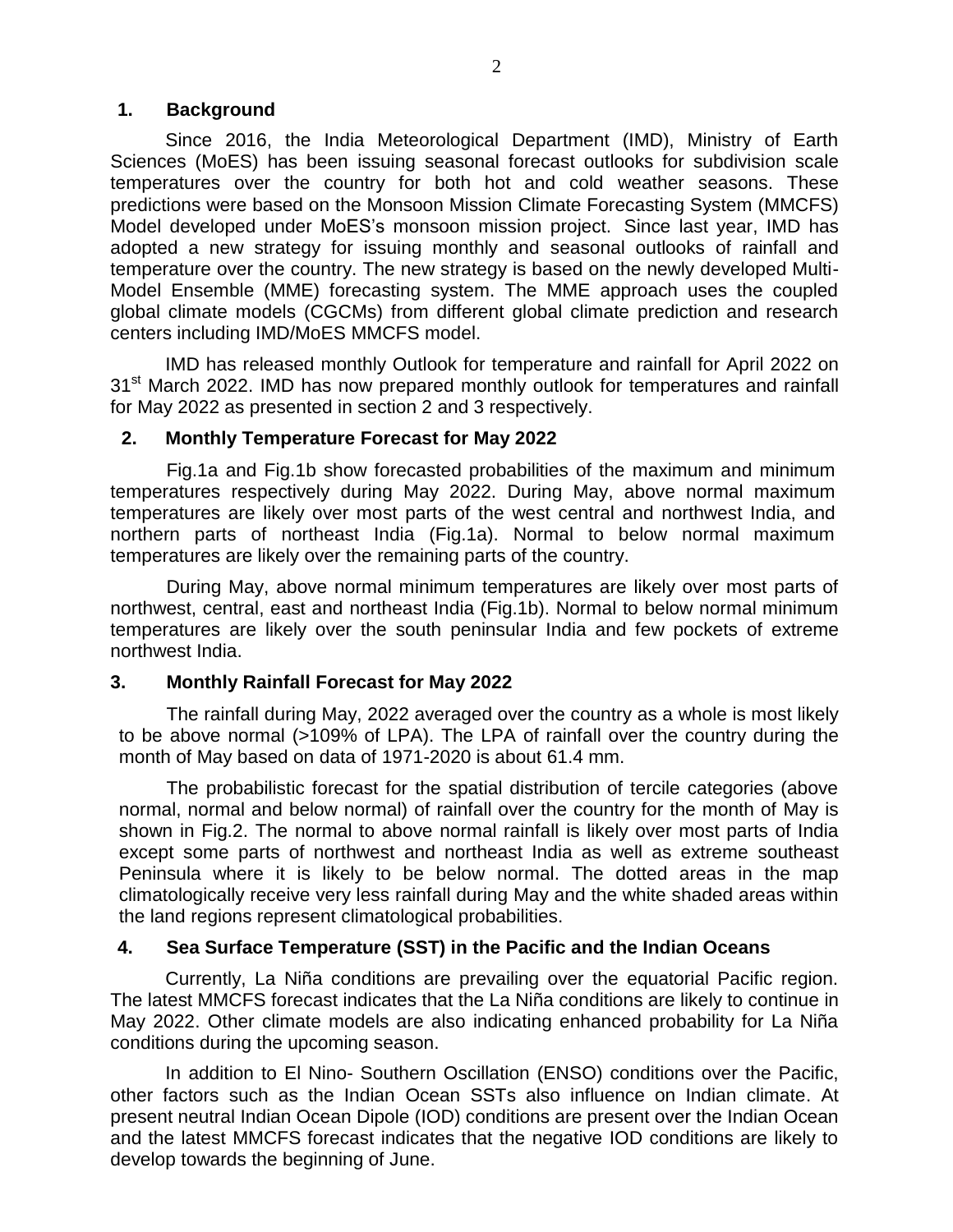#### **5. Extended Range Forecast and short to medium range forecasting services**

IMD also provides extended range forecasts (7–day averaged forecasts for the next four weeks) of rainfall and maximum & minimum temperatures over the country updated every week on Thursday. This is based on the Multi-model ensemble dynamical Extended Range Forecasting System currently operational at IMD. The forecasts are available through the IMD website [https://mausam.imd.gov.in/imd\\_latest/contents/extendedrangeforecast.php\)](https://mausam.imd.gov.in/imd_latest/contents/extendedrangeforecast.php).

The extended range forecast is followed by short to medium range forecast issued daily by IMD.



**Fig.1a.** Probability forecast of Maximum Temperature for May 2022.





**Fig.1b.** Probability forecast of Minimum Temperature for May 2022.